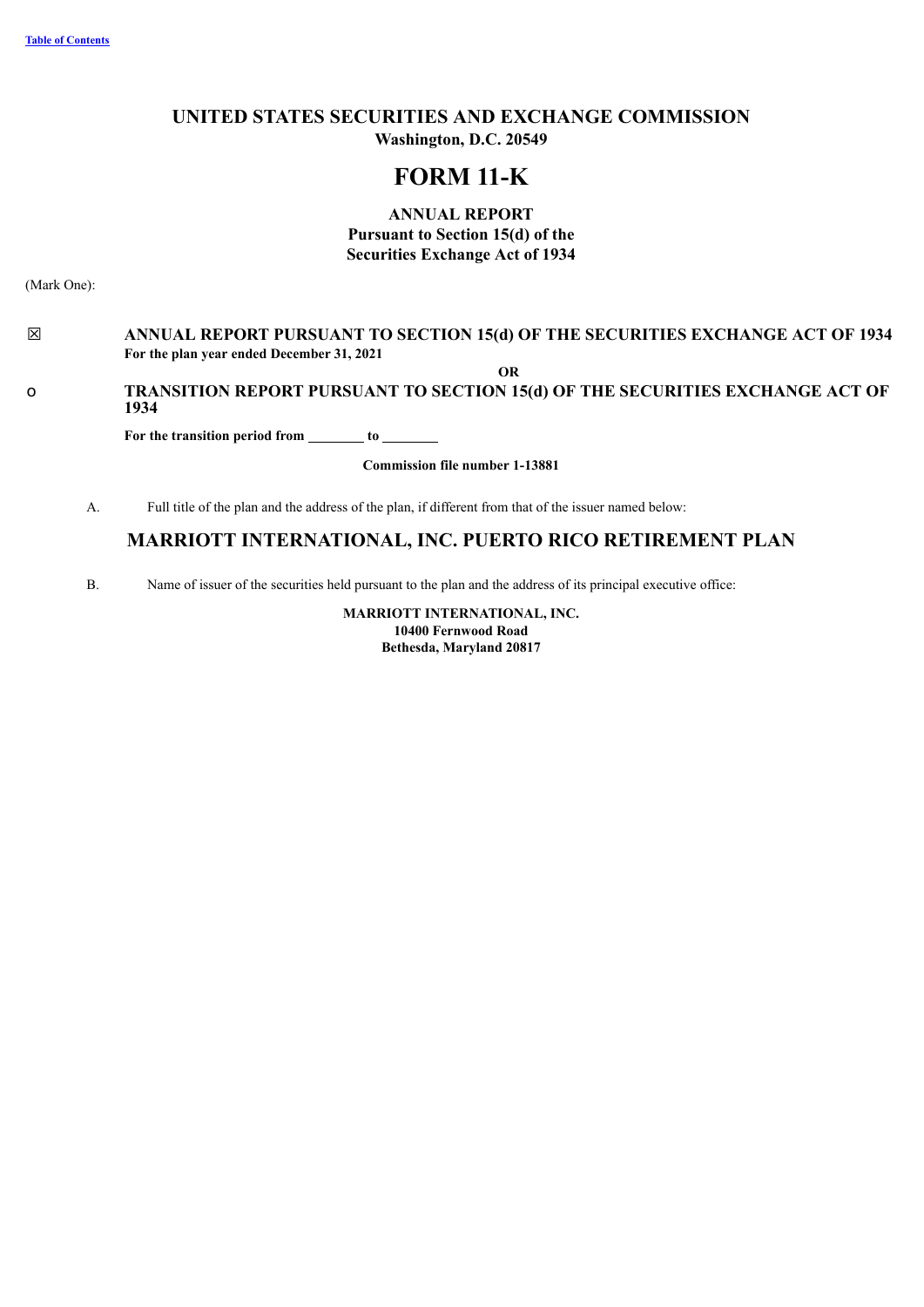## **MARRIOTT INTERNATIONAL, INC. PUERTO RICO RETIREMENT PLAN FINANCIAL STATEMENTS AND SUPPLEMENTAL SCHEDULE WITH REPORT OF INDEPENDENT REGISTERED PUBLIC ACCOUNTING FIRM**

## DECEMBER 31, 2021 AND 2020

## TABLE OF CONTENTS

**PAGE**

<span id="page-1-0"></span>

| Report of Independent Registered Public Accounting Firm-Mayer Hoffman McCann P.C.            | <u>3</u>                |
|----------------------------------------------------------------------------------------------|-------------------------|
| <b>Financial Statements</b>                                                                  |                         |
| <b>Statements of Net Assets Available for Benefits</b>                                       | 4                       |
| <b>Statement of Changes in Net Assets Available for Benefits</b>                             |                         |
| <b>Notes to Financial Statements</b>                                                         | $\overline{\mathbf{o}}$ |
| <b>Supplemental Schedule</b>                                                                 |                         |
| Schedule H, Line 4i - Schedule of Assets (Held at End of Year)                               | 12                      |
| <b>Signatures</b>                                                                            | <u>13</u>               |
| Exhibit Index                                                                                |                         |
| Ex 23.1 Consent of Independent Registered Public Accounting Firm - Mayer Hoffman McCann P.C. |                         |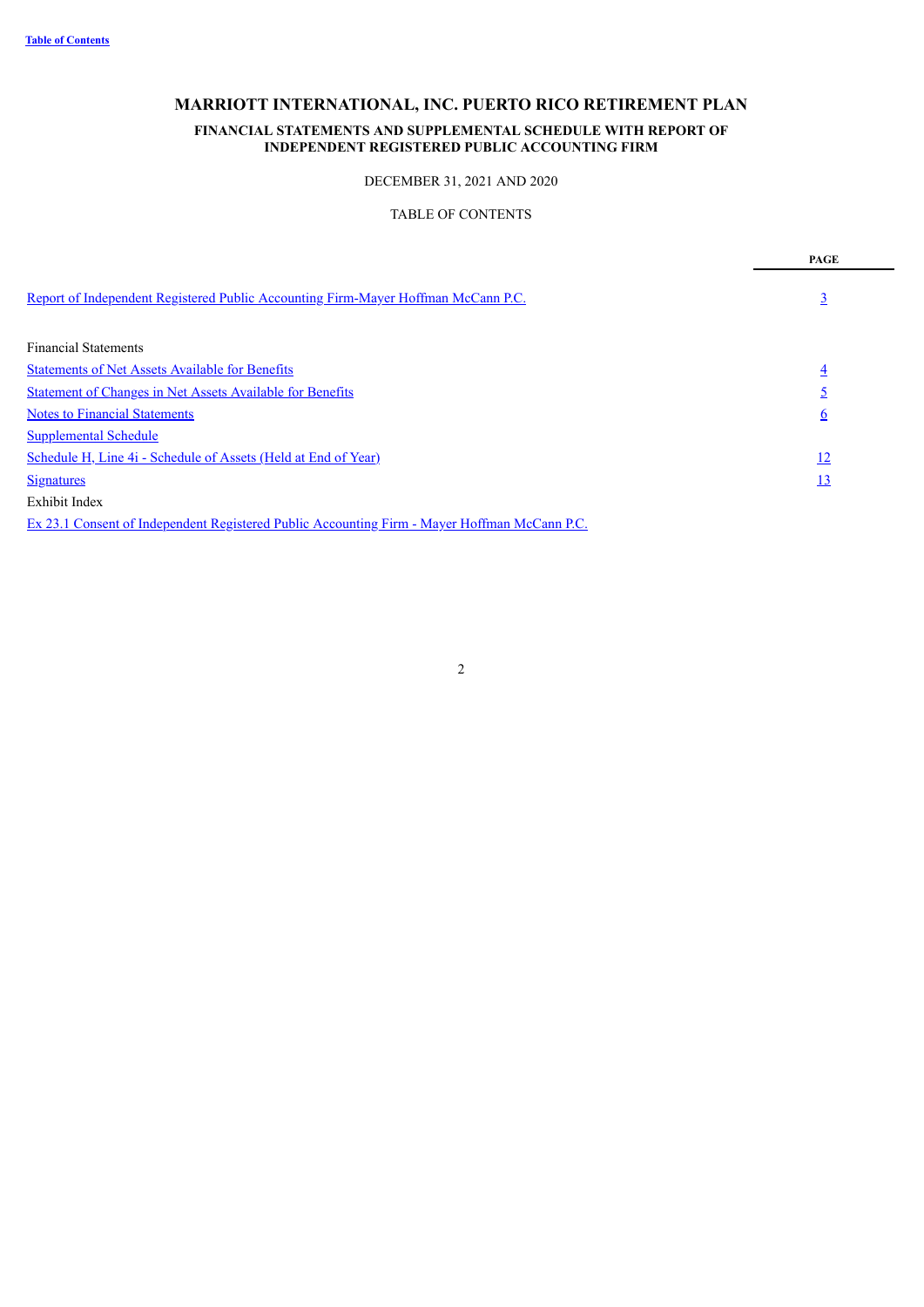#### **Report of Independent Registered Public Accounting Firm**

To the Retirement Plan Committee of

#### **MARRIOTT INTERNATIONAL, INC. PUERTO RICO RETIREMENT PLAN**

#### **Opinion on the Financial Statements**

We have audited the accompanying statements of net assets available for benefits of the Marriott International, Inc. Puerto Rico Retirement Plan (the Plan) as of December 31, 2021 and 2020, and the related statement of changes in net assets available for benefits for the year ended December 31, 2021, and the related notes (collectively referred to as the financial statements). In our opinion, the financial statements present fairly, in all material respects, the net assets available for benefits of the Plan as of December 31, 2021 and 2020, and the changes in net assets available for benefits for the year ended December 31, 2021, in conformity with accounting principles generally accepted in the United States of America.

### **Basis for Opinion**

These financial statements are the responsibility of the Plan's management. Our responsibility is to express an opinion on the Plan's financial statements based on our audits. We are a public accounting firm registered with the Public Company Accounting Oversight Board (United States) (PCAOB) and are required to be independent with respect to the Plan in accordance with the U.S. federal securities laws and the applicable rules and regulations of the Securities and Exchange Commission and the PCAOB.

We conducted our audits in accordance with the standards of the PCAOB. Those standards require that we plan and perform the audit to obtain reasonable assurance about whether the financial statements are free of material misstatement, whether due to error or fraud.

Our audits included performing procedures to assess the risks of material misstatement of the financial statements, whether due to error or fraud, and performing procedures that respond to those risks. Such procedures included examining, on a test basis, evidence regarding the amounts and disclosures in the financial statements. Our audits also included evaluating the accounting principles used and significant estimates made by management, as well as evaluating the overall presentation of the financial statements. We believe that our audits provide a reasonable basis for our opinion.

#### **Supplemental Information**

The supplemental schedule of assets (held at end of year) ("supplemental information") has been subjected to audit procedures performed in conjunction with the audit of the Plan's financial statements. The supplemental information is the responsibility of the Plan's management. Our audit procedures included determining whether the supplemental information reconciles to the financial statements or the underlying accounting and other records, as applicable, and performing procedures to test the completeness and accuracy of the information presented in the supplemental information. In forming our opinion on the supplemental information, we evaluated whether the supplemental information, including its form and content, is presented in conformity with the Department of Labor's Rules and Regulations for Reporting and Disclosure under the Employee Retirement Income Security Act of 1974. In our opinion, the supplemental information is fairly stated, in all material respects, in relation to the financial statements as a whole.

/s/ Mayer Hoffman McCann P.C.

We have served as the Plan's auditor since 2019.

<span id="page-2-0"></span>Phoenix, Arizona June 21, 2022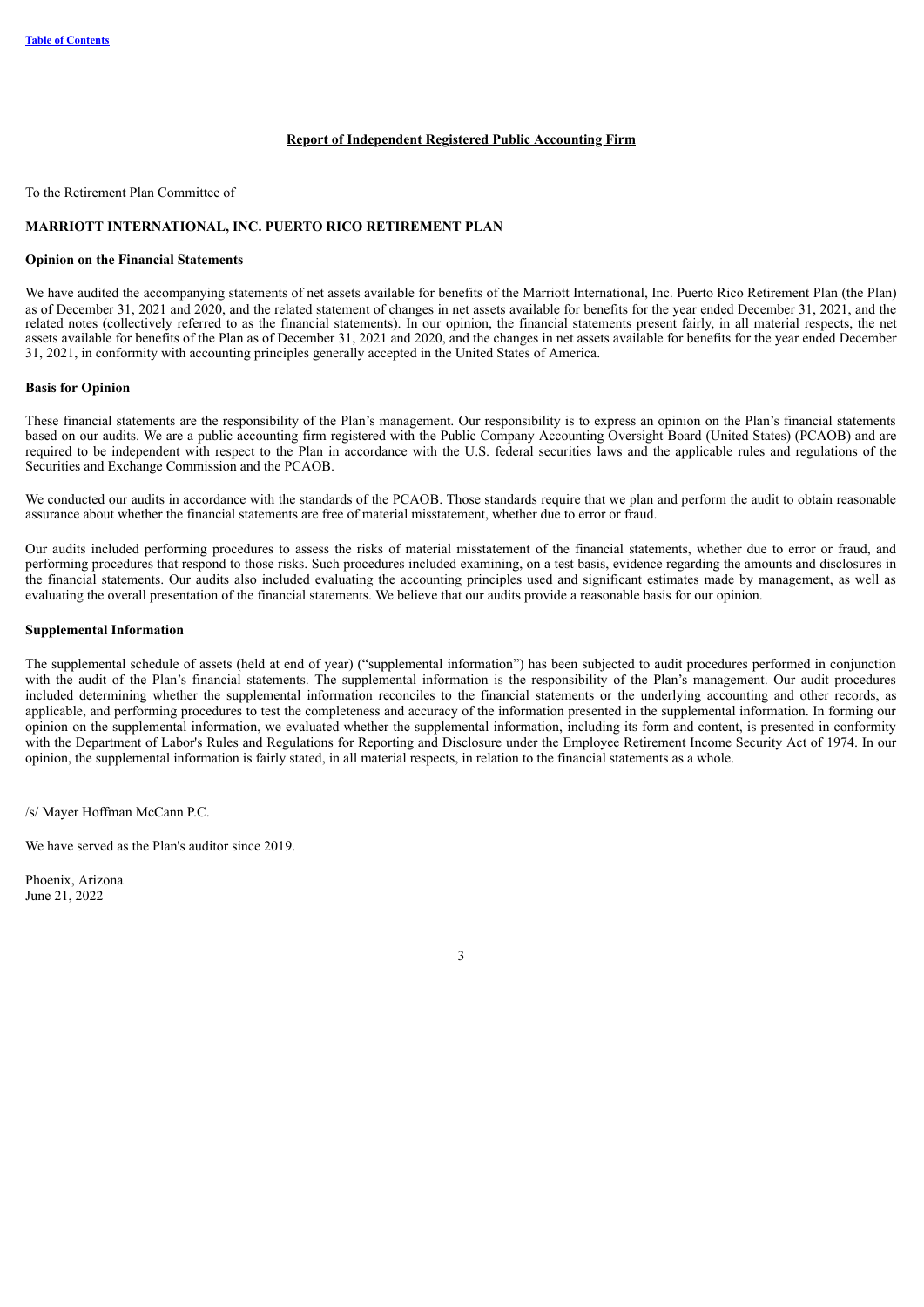## **MARRIOTT INTERNATIONAL, INC. PUERTO RICO RETIREMENT PLAN**

## **STATEMENTS OF NET ASSETS AVAILABLE FOR BENEFITS**

DECEMBER 31, 2021 AND 2020

|                                    |    | December 31 |      |            |  |
|------------------------------------|----|-------------|------|------------|--|
|                                    |    | 2021        | 2020 |            |  |
| <b>Assets</b>                      |    |             |      |            |  |
| Investments, at fair value         | \$ | 18,377,776  | \$   | 10,479,330 |  |
|                                    |    |             |      |            |  |
| Receivables:                       |    |             |      |            |  |
| Notes receivable from participants |    | 80,436      |      | 8,950      |  |
| Total assets                       |    | 18,458,212  |      | 10,488,280 |  |
|                                    |    |             |      |            |  |
| <b>Liabilities</b>                 |    |             |      |            |  |
| Accounts payable                   |    | 17,750      |      | 20,782     |  |
| <b>Total liabilities</b>           |    | 17,750      |      | 20,782     |  |
|                                    |    |             |      |            |  |
| Net assets available for benefits  | S  | 18,440,462  | \$   | 10,467,498 |  |
|                                    |    |             |      |            |  |

<span id="page-3-0"></span>The accompanying notes are an integral part of these financial statements.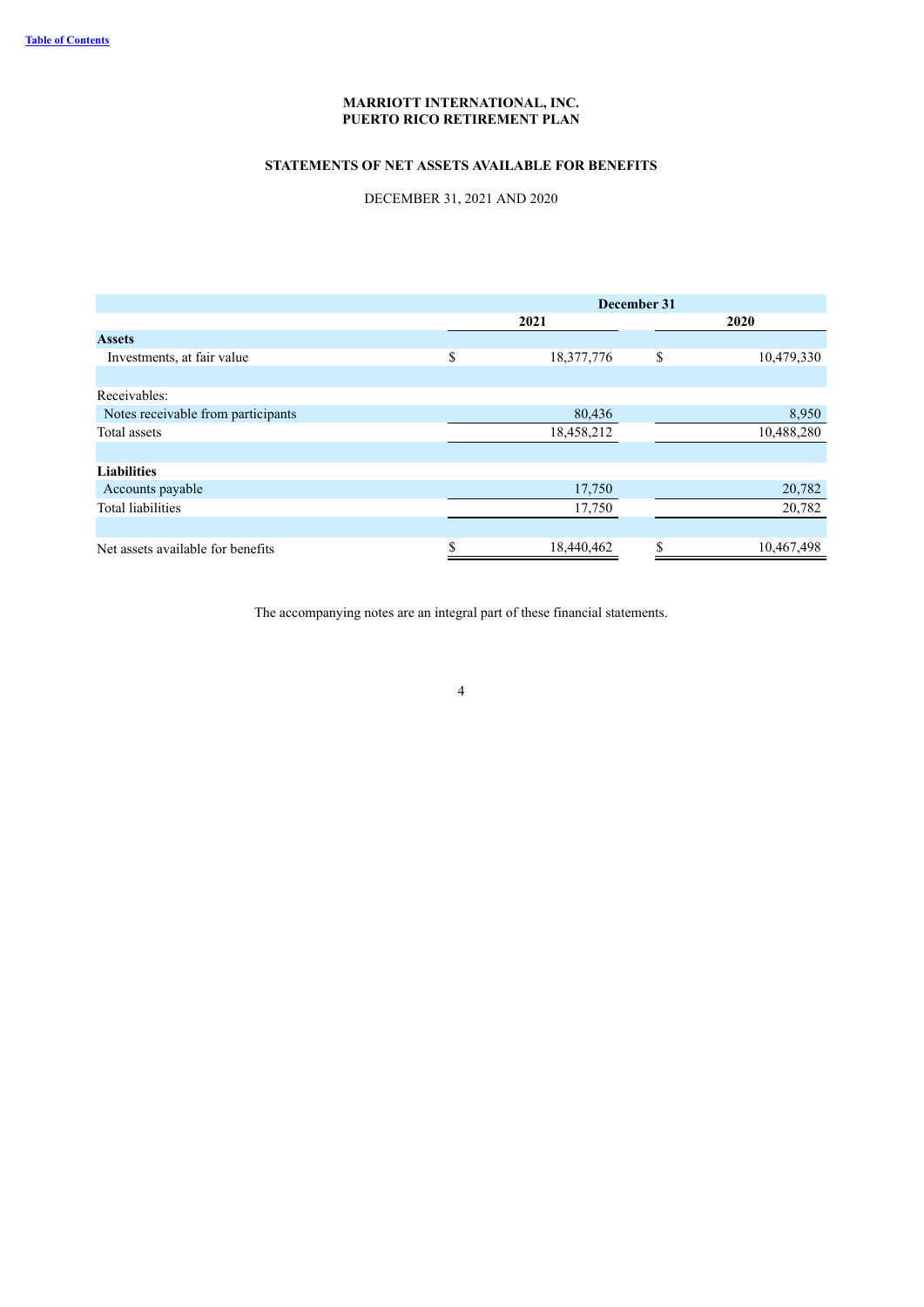## **MARRIOTT INTERNATIONAL, INC. PUERTO RICO RETIREMENT PLAN**

## **STATEMENT OF CHANGES IN NET ASSETS AVAILABLE FOR BENEFITS**

FOR THE YEAR ENDED DECEMBER 31, 2021

| <b>Additions</b>                                       |              |            |
|--------------------------------------------------------|--------------|------------|
| Investment income                                      |              |            |
| Net appreciation in fair value of investments          | $\mathbf{s}$ | 1,906,170  |
| Interest and dividends                                 |              | 161,108    |
| Total net investment income                            |              | 2,067,278  |
| Interest income on notes receivable from participants  |              | 4,328      |
| Contributions                                          |              |            |
| Employer                                               |              | 347,646    |
| Participant                                            |              | 1,093,676  |
| Total contributions                                    |              | 1,441,322  |
| <b>Total additions</b>                                 |              | 3,512,928  |
|                                                        |              |            |
| <b>Deductions</b>                                      |              |            |
| Benefits paid to participants                          |              | 1,156,392  |
| Administrative expenses                                |              | 77,753     |
| Total deductions                                       |              | 1,234,145  |
|                                                        |              |            |
| Net increase                                           |              | 2,278,783  |
| Transfer of assets                                     |              | 5,694,181  |
| Net assets available for benefits at beginning of year |              | 10,467,498 |
| Net assets available for benefits at end of year       | \$           | 18,440,462 |

<span id="page-4-0"></span>The accompanying notes are an integral part of these financial statements.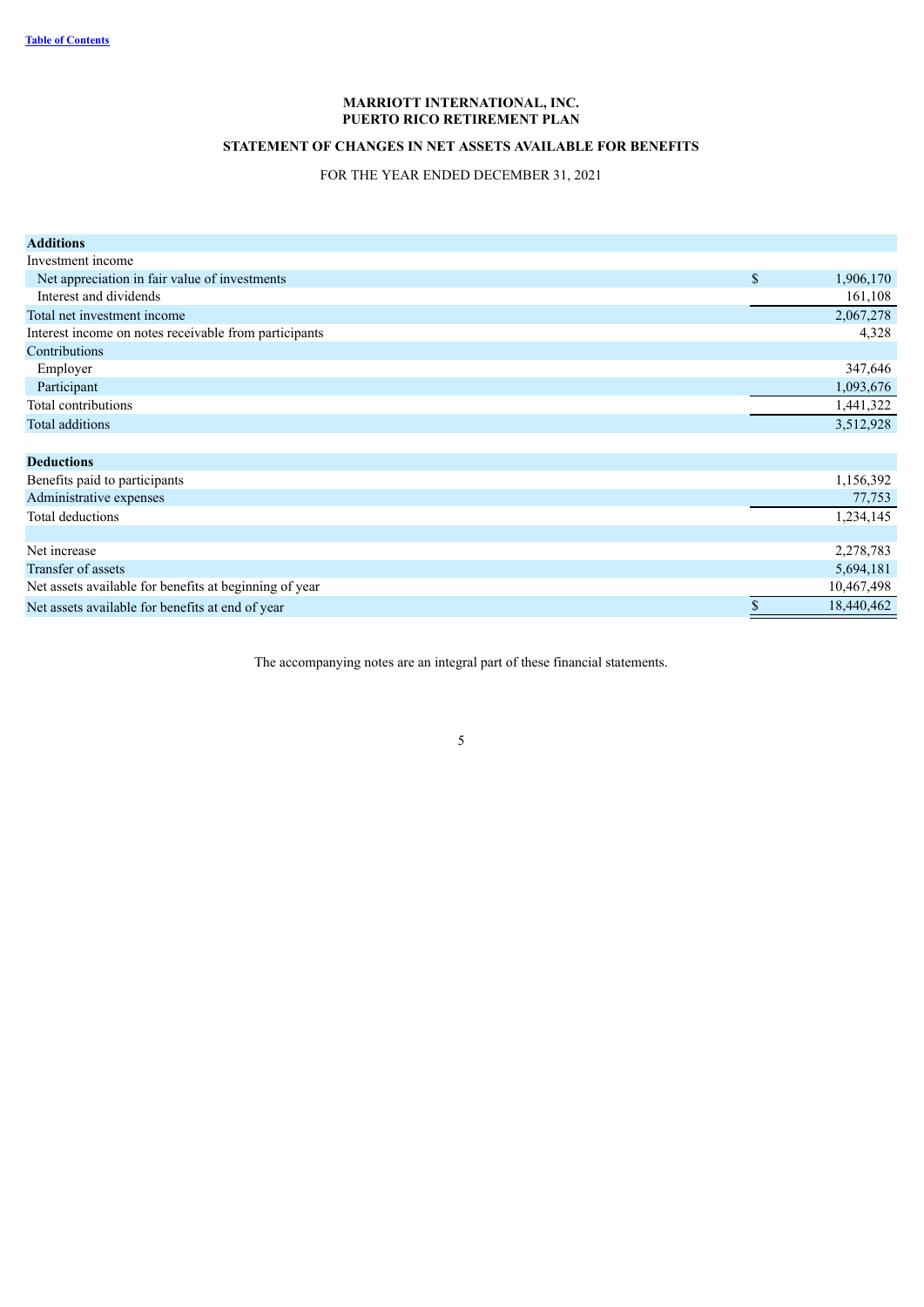## **MARRIOTT INTERNATIONAL, INC. PUERTO RICO RETIREMENT PLAN**

#### **NOTES TO FINANCIAL STATEMENTS**

DECEMBER 31, 2021 AND 2020

## **NOTE 1: DESCRIPTION OF THE PLAN**

The following description of the Marriott International, Inc. Puerto Rico Retirement Plan ("the Plan"), provides only general information. Participants should refer to the Plan Document and Summary Plan Description for a more complete description of the Plan's provisions.

#### **General**

The Plan was established on June 1, 1998 as a profit-sharing plan with a cash or deferred arrangement intended to qualify under Sections 1165(a) and (e) of the Puerto Rico Internal Revenue Code of 1994 (the "1994 Code"). The Plan is sponsored by Luxury Hotels International of Puerto Rico, Inc., (the "Company"). The Plan is subject to the provisions of the Employee Retirement Income Security Act of 1974 (ERISA), as amended.

The record-keeper and custodian, Alight and Northern Trust Corporation, respectively, have been appointed by the Plan's Trustee, Oriental Bank and Trust, to hold, control, manage and administer the assets of the Plan.

Beginning January 1, 2021, Marriott Company Stock Fund (the "Stock Fund") was offered as an investment option in the Plan. The Stock Fund invests in the Marriott International, Inc. common stock securities.

Effective April 27, 2021, the net assets, \$5,694,181, of the San Juan Marriott Resort & Stellaris Casino Employees Retirement Plan was merged with and into the Plan.

### **Contributions**

Contributions to the Plan come from employee salary reduction contributions and employer matching contributions. If an employee elects to participate in the Plan, contributions may be made through salary deferrals between 1% and 80% of eligible earnings in any plan year, subject to certain limitations. The Company makes matching contributions equal to 40% of the first 7% of the eligible earnings contributed to the Plan by participants, on a payroll period basis.

Eligible employees may also contribute rollover amounts to the Plan, representing eligible rollover distributions from other eligible retirement plans. For the year ended December 31, 2021 there were no rollovers into the Plan.

#### **Participant Accounts**

Individual accounts are maintained for each participant. Each participant's account is credited with the participant's contributions, the Company's matching contribution (if any), and the applicable earnings or losses for the investments selected by the participant, and charged with an allocation of administrative expenses. The benefit to which a participant is entitled is the benefit in the participant's vested account.

### **Forfeitures**

Participants who terminate employment before becoming fully vested will forfeit the nonvested portion of their matching account balances unless resuming employment before incurring a five-year break in service. Forfeitures may be used to reduce Company contributions or pay plan expenses. During 2021, \$600 of forfeitures were utilized to pay plan expenses. As of December 31, 2021 and 2020, cumulative forfeitures not utilized by the Plan totaled \$4,776 and \$7,387, respectively.

### **Eligibility**

An employee is eligible to participate in the Plan if the employee is non-union, has completed at least 1,000 hours of service within one twelve-month period of service and is age twenty-one or older. Effective January 1, 2020, the requirement that an employee be age twenty-one or older was eliminated.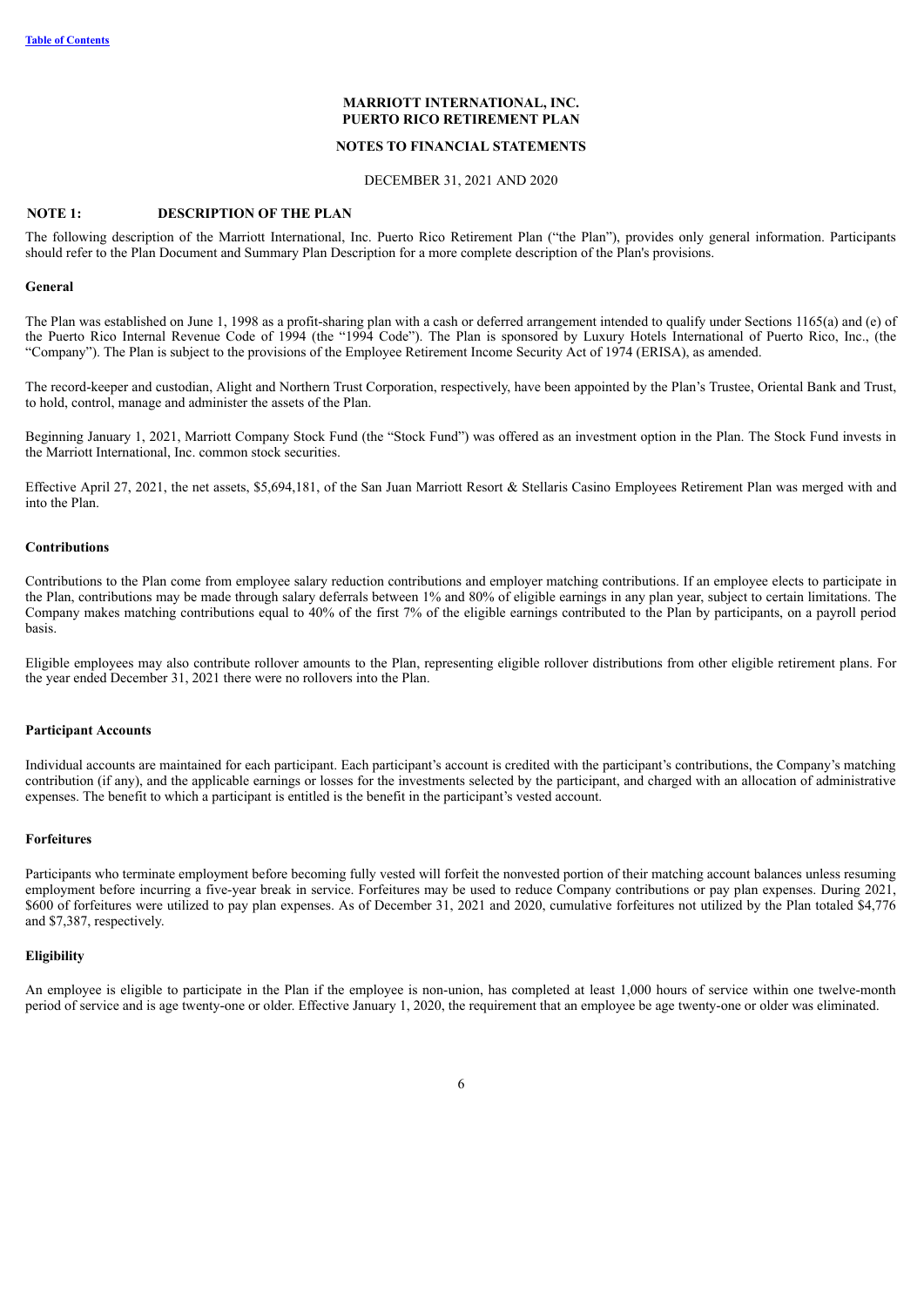#### **Vesting**

Participants are immediately vested in their own contributions and the investment earnings thereon. Beginning January 1, 2018, participants are 100% vested after completing two years of service with respect to matching contributions made by the Company and related earnings. Prior to January 1, 2018, employer matching contributions and earnings thereon are vested according to the following schedules.

| <b>Years of Service</b> | <b>Vested Percentage</b> |
|-------------------------|--------------------------|
|                         | $0\%$                    |
| $\mathfrak{D}$          | 20%                      |
| 3                       | 40%                      |
| 4                       | 60%                      |
| 5                       | 80%                      |
|                         | 100%                     |
|                         |                          |

#### **Investments**

Upon enrollment in the Plan, a participant may allocate employer and employee contributions to any of the available investment options. Participants may change their investment options on a daily basis, subject to any trading restrictions imposed by individual investment funds.

#### **Notes Receivable from Participants**

Effective April 1, 2018, participant loans are no longer permitted in the Plan. Prior to April 1, 2018, participants could borrow up to 50% of their rollover and employee elective account balances with a minimum loan request of \$500 and a maximum of \$50,000, reduced by the highest loan balance in the last 12-month period. Loan terms ranged from 1-4 years, or up to 15 years for the purchase of a primary residence. Outstanding loans are secured by the balance in the participant's account and bear interest at prime rate as of the last business day of the prior calendar quarter as published by the *Wall Street Journal* plus 200 basis points, except that for the loans issued in the third quarter of 2016, the loans bore interest at the prime rate as of the last business day of the prior calendar quarter as published by the *Wall Street Journal* plus 100 basis points. Principal and interest are repaid through payroll deductions.

#### **Payment of Benefits**

A participant can take a distribution from the Plan upon termination of service, death, disability, or attainment of age 59 1/2, and other situations as detailed by the Plan Document.

Pursuant to the Coronavirus Aid, Relief, and Economic Security Act (the "CARES Act") that was signed into law on March 27, 2020, participants who were currently receiving required minimum distributions were offered the option to waive their 2020 distribution and participants who were due to receive the first required distribution in 2020 had their distribution automatically waived. The ability to request special waivers with respect to required minimum distributions under the CARES Act ceased as of December 31, 2020.

Additionally, the CARES Act permitted Plan participants to request up to \$100,000 in coronavirus-related distributions, with repayment terms of up to three years. The ability to request coronavirus-related distributions under the CARES Act ceased as of December 31, 2020.

### **Expenses**

To the extent not paid by the Company, certain administrative and all investment expenses are paid by the Plan and then allocated to participants based on account balances.

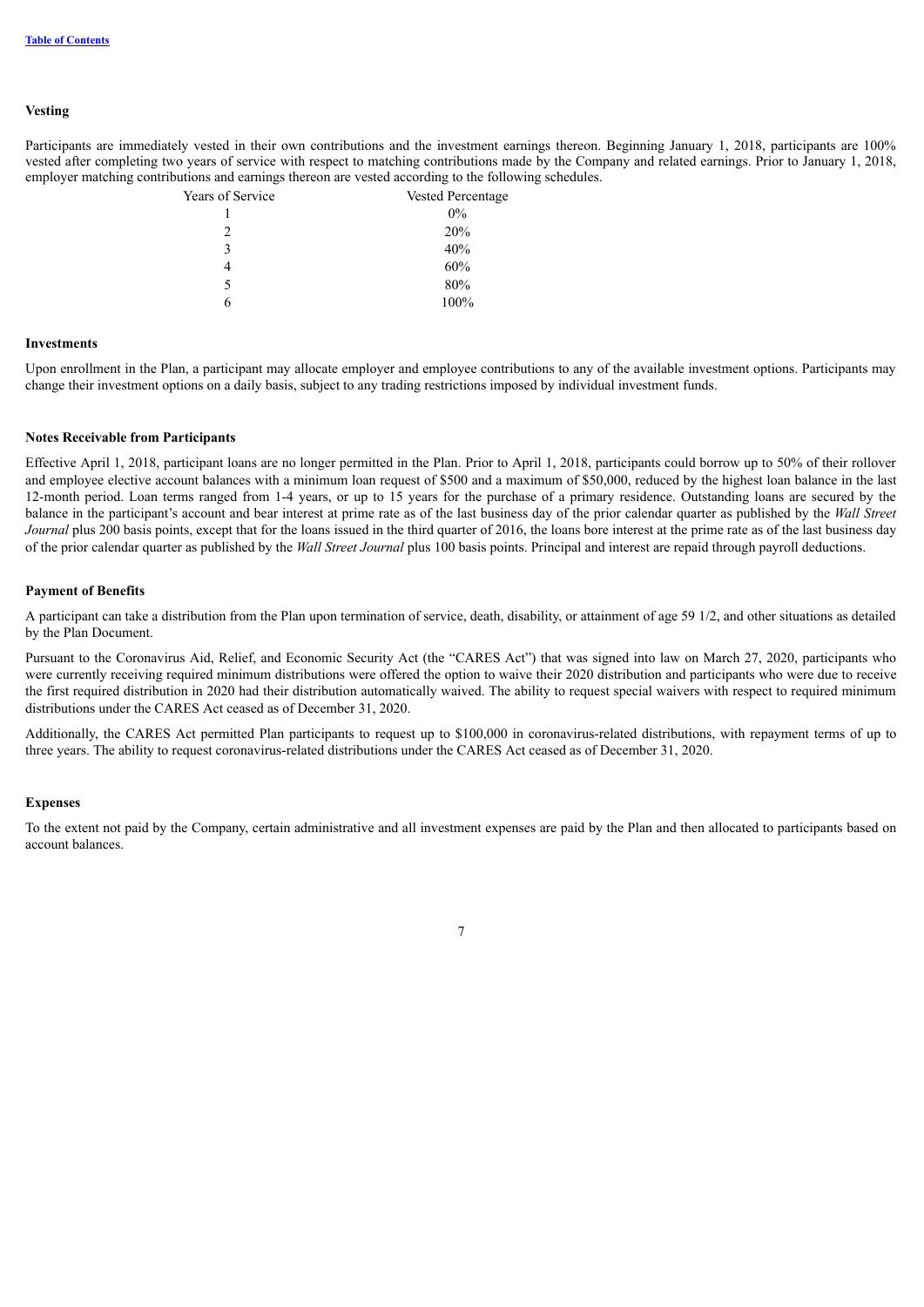## **NOTE 2: SUMMARY OF SIGNIFICANT ACCOUNTING POLICIES**

### **Basis of Accounting**

The financial statements of the Plan are prepared on the accrual basis of accounting.

#### **Estimates**

The preparation of financial statements in conformity with United States Generally Accepted Accounting Principles ("U.S. GAAP") requires management to make estimates and assumptions that affect the amounts reported in the financial statements and accompanying notes. Actual results could differ from those estimates. The uncertainty created by the coronavirus and efforts to contain it ("COVID-19") has made such estimates more difficult and subjective. Accordingly, ultimate results could differ from those estimates.

### **Investment Valuation of and Income Recognition**

The Plan's investments are stated at fair value. Fair value is the price that would be received to sell an asset or paid to transfer a liability in an orderly transaction between market participants at the measurement date. See Note 3 for discussion of fair value measurement.

Purchases and sales of securities are recorded on a trade-date basis. Interest income is recorded on the accrual basis. Dividends are recorded on the exdividend date. Net appreciation includes the Plan's gains and losses on investments bought and sold, as well as held during the year.

### **Notes Receivable from Participants**

Notes receivable from participants are recorded at principal less repayments plus accrued interest. Interest income is recorded on the accrual basis. Related fees are recorded as administrative expenses and are expensed when they are incurred. No allowance for credit losses has been recorded as of December 31, 2021 and 2020. If a participant ceases to make loan repayments and the plan administrator deems the participant loan to be in default, the participant loan balance is reduced, and a benefit payment is recorded. During the COVID-19 pandemic (see Note 5), some loan repayment deadlines were extended.

### **Payment of Benefits**

Benefits are recorded when paid.

### **Expenses**

Certain expenses of maintaining the Plan are paid directly by the Company and are excluded from these financial statements. Fees related to the administration of notes receivable from participants are charged directly to the participant's account and are included in administrative expenses. Investment related expenses are included in the "Net appreciation of fair value of investments" caption of the Statement of Changes in Net Assets Available for Benefits.

### **Plan Termination**

The Company has the right under the Plan to discontinue its contributions at any time and to terminate or amend the Plan subject to the Plan Document. In the event of Plan termination, participants will become 100% vested in their accounts, to the extent required by law.

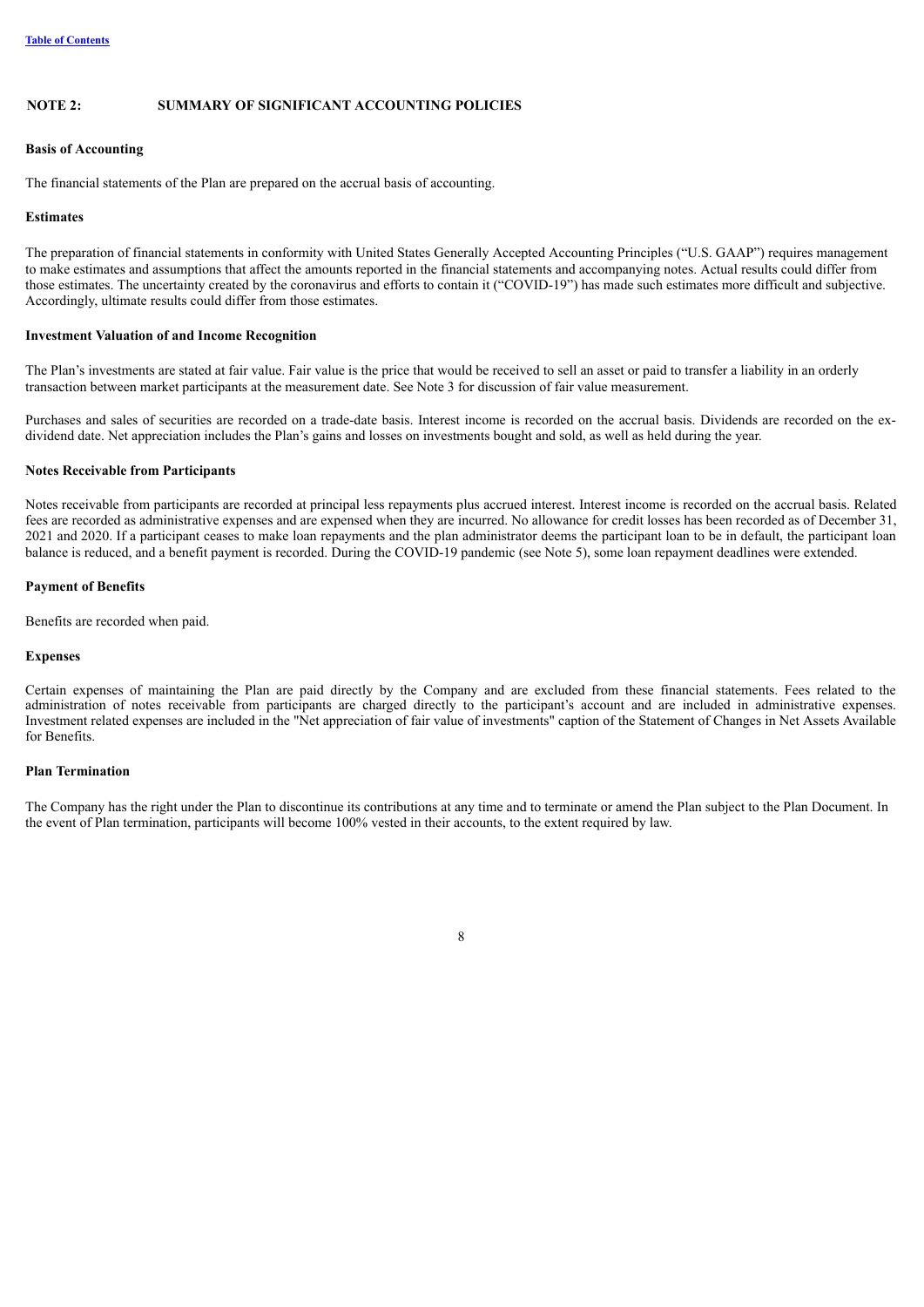### **NOTE 3: FAIR VALUE MEASUREMENTS**

Accounting Standards Codification ("ASC") 820, *Fair Value Measurements and Disclosures* establishes a framework for measuring fair value. This framework provides a fair value hierarchy that prioritizes the inputs to valuation techniques used to measure fair value. The hierarchy gives the highest priority to unadjusted quoted prices in active markets for identical assets or liabilities ("Level 1"), the next priority to quoted values based on observable inputs ("Level 2"), and the lowest priority to values based on unobservable inputs ("Level 3"). The three levels of the fair value hierarchy under ASC 820 are briefly described below:

Level 1: Inputs to the valuation methodology are unadjusted quoted prices for identical assets or liabilities in active markets that the plan has the ability to access.

Level 2: Inputs to the valuation methodology include:

- Quoted prices for similar assets or liabilities in active markets;
- Quoted prices for identical or similar assets or liabilities in active markets
- Inputs other than quoted prices that are observable for the asset or liability; and
- Inputs that are derived principally from or corroborated by observable market data by correlation or other means.

If the asset or liability has a specified (contractual) term, the Level 2 input must be observable for substantially the full term of the asset or liability.

Level 3: Inputs to the valuation methodology are unobservable and significant to the fair value measurement.

The asset's or liability's fair value measurement level within the fair value hierarchy is based on the lowest level of any input that is significant to the fair value measurement. Valuation techniques used need to maximize the use of observable inputs and minimize the use of unobservable inputs.

The following is a description of the valuation methodologies used for assets measured at fair value. There have been no changes in the methodologies from December 31, 2020 to December 31, 2021.

*Cash and Cash Equivalents:* Cash and cash equivalents include all highly liquid debt instruments purchased with an original maturity of three months or less to be cash equivalents.

*Common and Preferred Stock:* Securities are priced at the closing price reported on the active market on which individual securities are traded.

*Mutual funds*: Valued at the daily closing price as reported by the fund. Mutual funds held by the Plan are open-ended mutual funds that are registered with the Securities Exchange Commission. These funds are required to publish their daily net asset value ("NAV") and to transact at that price. The mutual funds held by the Plan are deemed to be actively traded.

*Common collective trust*: Valued at the NAV of units of a bank collective trust. The NAV is used as a practical expedient to estimate fair value. This practical expedient is not used when it is determined to be probable that the fund will sell the investment for an amount different than the reported NAV.

The *Marriott Company Stock Fund* (the "Stock Fund") is tracked on a unitized basis. The Stock Fund consists of Marriott International, Inc. common stock, funds held in the Northern Trust Company Collective Short-Term Investment Fund sufficient to meet the Stock Fund's daily cash needs, as well as interest and dividends receivable. Unitizing the Stock Fund allows for daily trades. The value of a unit reflects the combined market value of Marriott International, Inc. common stock, valued at its quoted market price, and the cash investments and receivables held by the Stock Fund. At December 31, 2021, 129,764 units were outstanding with a value of \$12.87 per unit.

Participant transactions (purchases and sales) may occur daily. If the Plan initiates a full redemption of the collective trust, the issuer reserves the right to require 12 months notification in order to ensure that securities liquidations will be carried out in an orderly business manner.

The preceding methods described may produce a fair value calculation that may not be indicative of net realizable value or reflective of future fair values. Furthermore, although the Plan believes its valuation methods are appropriate and consistent with other market participants, the use of different methodologies or assumptions to determine the fair value of certain financial instruments could result in a different fair value measurement at the reporting date.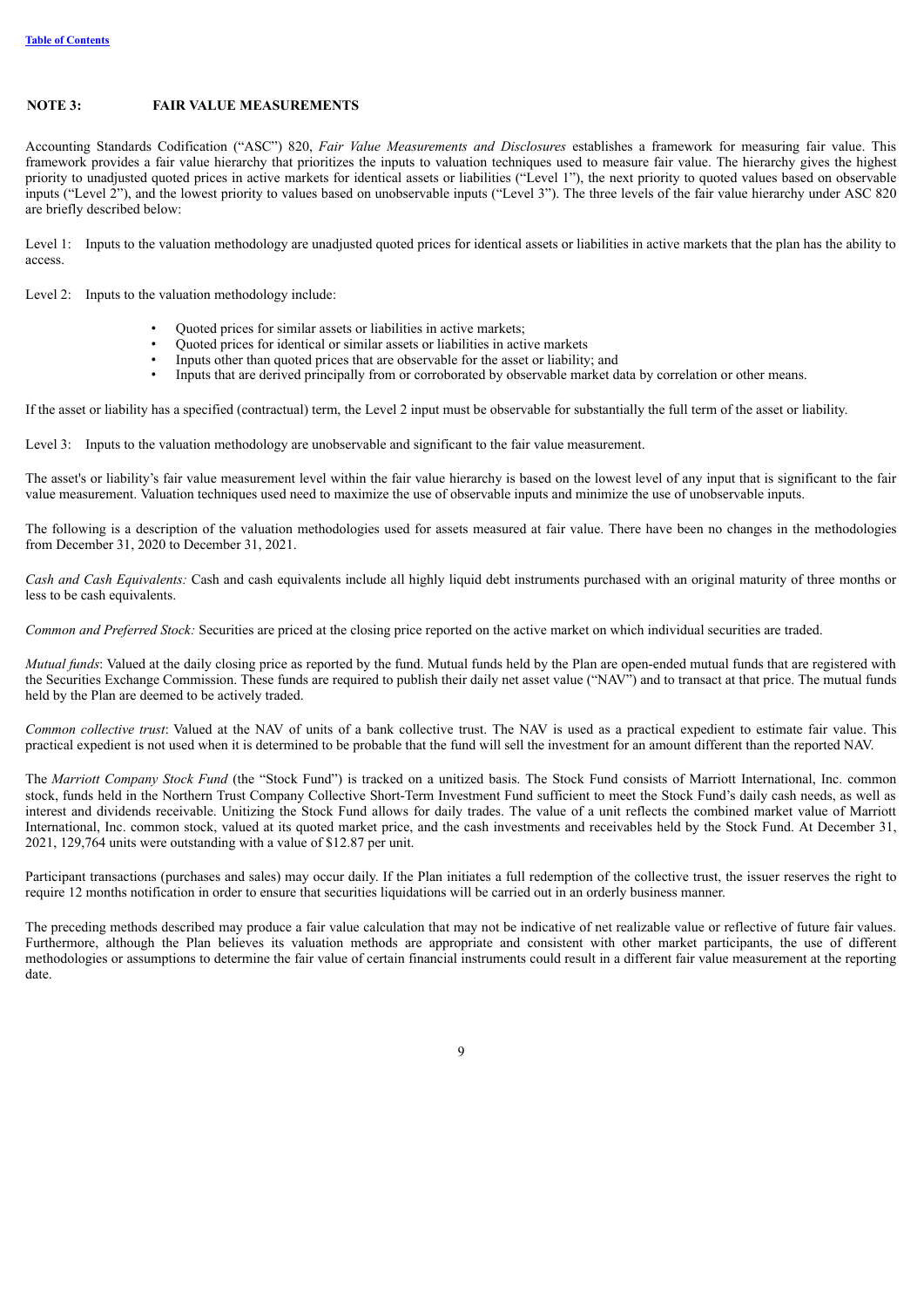The following tables set forth by level, within the fair value hierarchy, the Plan's fair value measurements at December 31, 2021 and 2020:

|                                           | Assets at Fair Value as of December 31, 2021 |         |         |  |            |
|-------------------------------------------|----------------------------------------------|---------|---------|--|------------|
|                                           | Level 1                                      | Level 2 | Level 3 |  | Total      |
| Mutual funds                              | 16,684,697                                   | $S-$    | $S-$    |  | 16,684,697 |
| Common Stock                              | 1,670,925                                    |         |         |  | 1,670,925  |
| Total assets in the fair value hierarchy  | 18,355,622                                   |         |         |  | 18,355,622 |
| Investment measured at net asset value(a) |                                              |         |         |  | 22,154     |
| Total investments at fair value           |                                              |         |         |  | 18,377,776 |

|                                           | Assets at Fair Value as of December 31, 2020 |         |         |  |            |
|-------------------------------------------|----------------------------------------------|---------|---------|--|------------|
|                                           | Level 1                                      | Level 2 | Level 3 |  | Total      |
| Mutual funds                              | 10,407,615                                   | S—      | $S-$    |  | 10,407,615 |
| Total assets in the fair value hierarchy  | 10,407,615                                   |         |         |  | 10,407,615 |
| Investment measured at net asset value(a) |                                              |         |         |  | 71.715     |
| Total investments at fair value           |                                              |         |         |  | 10.479.330 |

In accordance with Subtopic 820-10, certain investments that were measured at net asset value per share (or its equivalent) as a practical expedient have not been classified in the fair value hierarchy. The fair value amounts presented in this table are intended to permit reconciliation of the fair value hierarchy to the line items presented in the statements of net assets value hierarchy. The fair value available for benefits. (a)

There were no Level 3 investments at December 31, 2021 and 2020.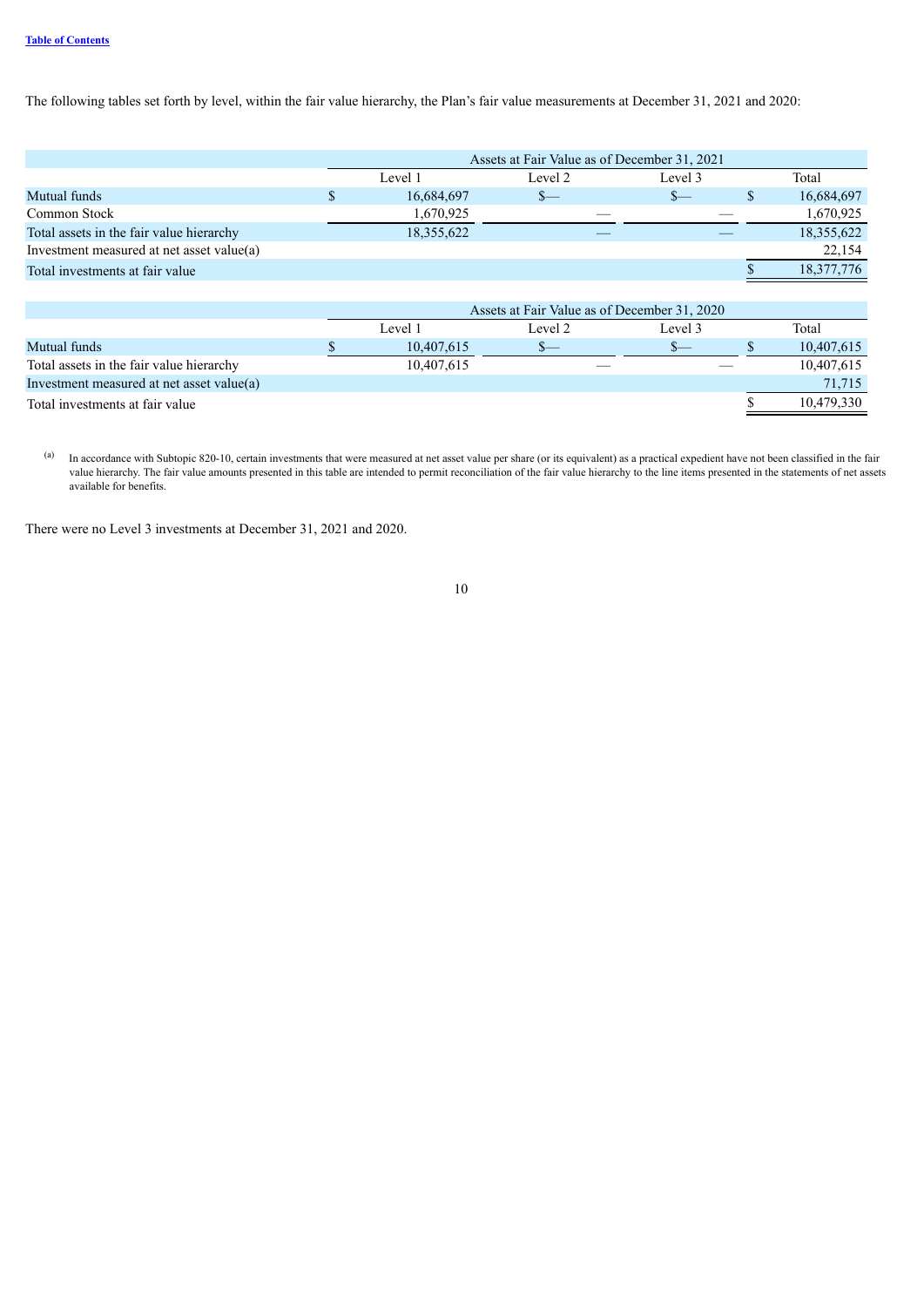#### **NOTE 4: PARTY-IN-INTEREST**

The Plan may, at the discretion of Plan participants, invest an unlimited amount of its assets in securities issued by the Marriott International, Inc. The Plan through the Stock Fund held 9,976 shares of common stock of Marriott International, Inc. as of December 31, 2021. There were no dividends on Marriott International, Inc. common stock for the year ended December 31, 2021. The closing share price as listed on the Nasdaq stock exchange as of December 31, 2021, was \$165.24. The Plan did not offer the Stock Fund as an investment option at December 31, 2020.

#### **NOTE 5: RISKS AND UNCERTAINTIES**

The Plan invests in various investment securities. Investment securities are exposed to various risks such as interest rate, market, and credit risks. Due to the level of risk associated with certain investment securities, it is at least reasonably possible that changes in the values of investment securities will occur in the near term and that such changes could materially affect participants' account balances and the amounts reported in the statements of net assets available for benefits.

On March 11, 2020, the World Health Organization declared the outbreak of the coronavirus a global pandemic. The coronavirus pandemic ("COVID-19") continues to have an unprecedented impact on the Company and global economies. The CARES Act provides immediate and temporary relief for retirement plan participants with respect to distributions and participant loans. The extent to which COVID-19 will impact the Plan's financials, including the duration and magnitude of such effects, will depend on numerous evolving factors that we may not be able to accurately predict or assess at this time.

### **NOTE 6: INCOME TAX STATUS**

The Plan obtained its most recent determination letter on December 21, 2021, from the Treasury Department of the Commonwealth of Puerto Rico (the "Treasury Department"). The letter was received in response to amendments made to the Plan effective January 1, 2021 and April 27, 2021. The Treasury Department stated that the Plan is in compliance with the applicable requirements of the Code and that such amendments will not affect in any way the ruling issued on behalf of the aforesaid plan on May 11, 2004.

## **NOTE 7: SUBSEQUENT EVENTS**

<span id="page-10-0"></span>The Plan has evaluated events subsequent to December 31, 2021 and through June 21, 2022, the date the financial statements were available to be issued, and determined that there were no events that require adjustments to these financial statements.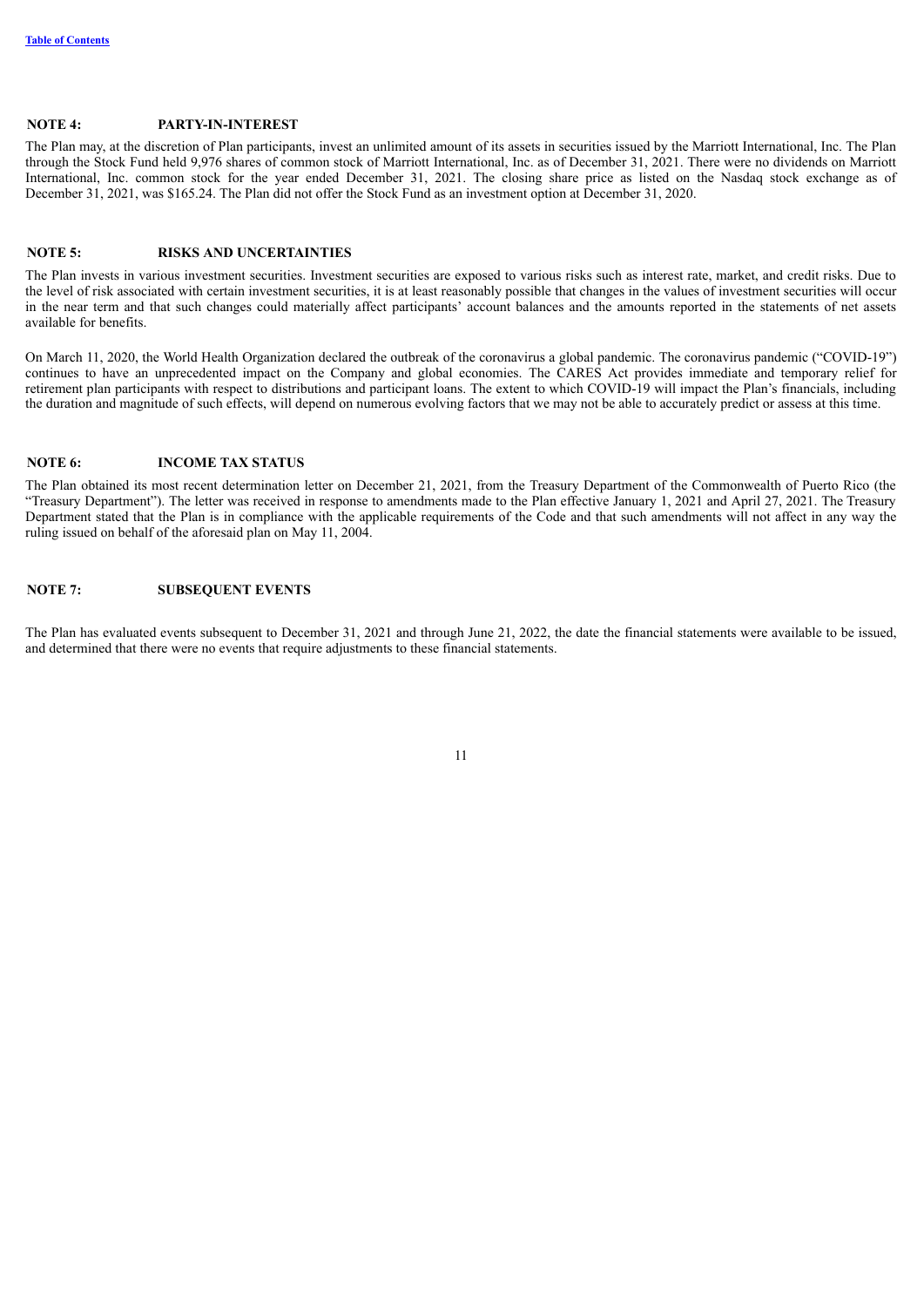## **Marriott International, Inc. Puerto Rico Retirement Plan EIN: 74-3052234; Plan No.: 001**

## **Schedule H, Line 4i - Schedule of Assets (Held at End of Year)**

December 31, 2021

| (a)     | (b) Identity of Issuer, Borrower,<br><b>Lessor, or Similar Party</b> | (c) Description                                        | (d) $Cost**$ | (e) Current Value |  |
|---------|----------------------------------------------------------------------|--------------------------------------------------------|--------------|-------------------|--|
|         |                                                                      |                                                        |              |                   |  |
|         | Mutual fund                                                          | Dodge & Cox Stock Income Fund                          | \$           | 878,352           |  |
|         | Mutual fund                                                          | Dodge & Cox Stock Fund                                 |              | 1,200,919         |  |
|         | Mutual fund                                                          | EuroPacific Growth Fund                                |              | 545,798           |  |
|         | Mutual fund                                                          | Invesco Van Kampen Equity & Income Fund                |              | 7,848,634         |  |
|         | Mutual fund                                                          | American Beacon Small Cap                              |              | 553,142           |  |
|         | Mutual fund                                                          | SSgA S&P 500 Index Fund                                |              | 2,074,497         |  |
|         | Mutual fund                                                          | T. Rowe Price Mid-Cap Growth Fund                      |              | 1,247,438         |  |
|         | Mutual fund                                                          | Vanguard Treasury Money Market Fund                    |              | 1,226,820         |  |
|         | Mutual fund                                                          | T. Rowe Price Large Cap Growth Fund                    |              | 1,109,097         |  |
| $\star$ | Common Stock                                                         | Marriott Common Stock Fund                             |              | 1,670,925         |  |
| $\ast$  | Collective investment trust                                          | Collective Short-term Investment Fund                  |              | 22,154            |  |
|         |                                                                      |                                                        |              | 18,377,776        |  |
|         |                                                                      | Interest rates ranging from 4.25% to 6.5% with various |              |                   |  |
|         | Participant loans                                                    | maturities                                             |              | 80,436            |  |
|         |                                                                      |                                                        | \$           | 18,458,212        |  |

Party-in-interest to the Plan Cost information not required \* \*\*

<span id="page-11-0"></span>See Report of Independent Registered Public Accounting Firm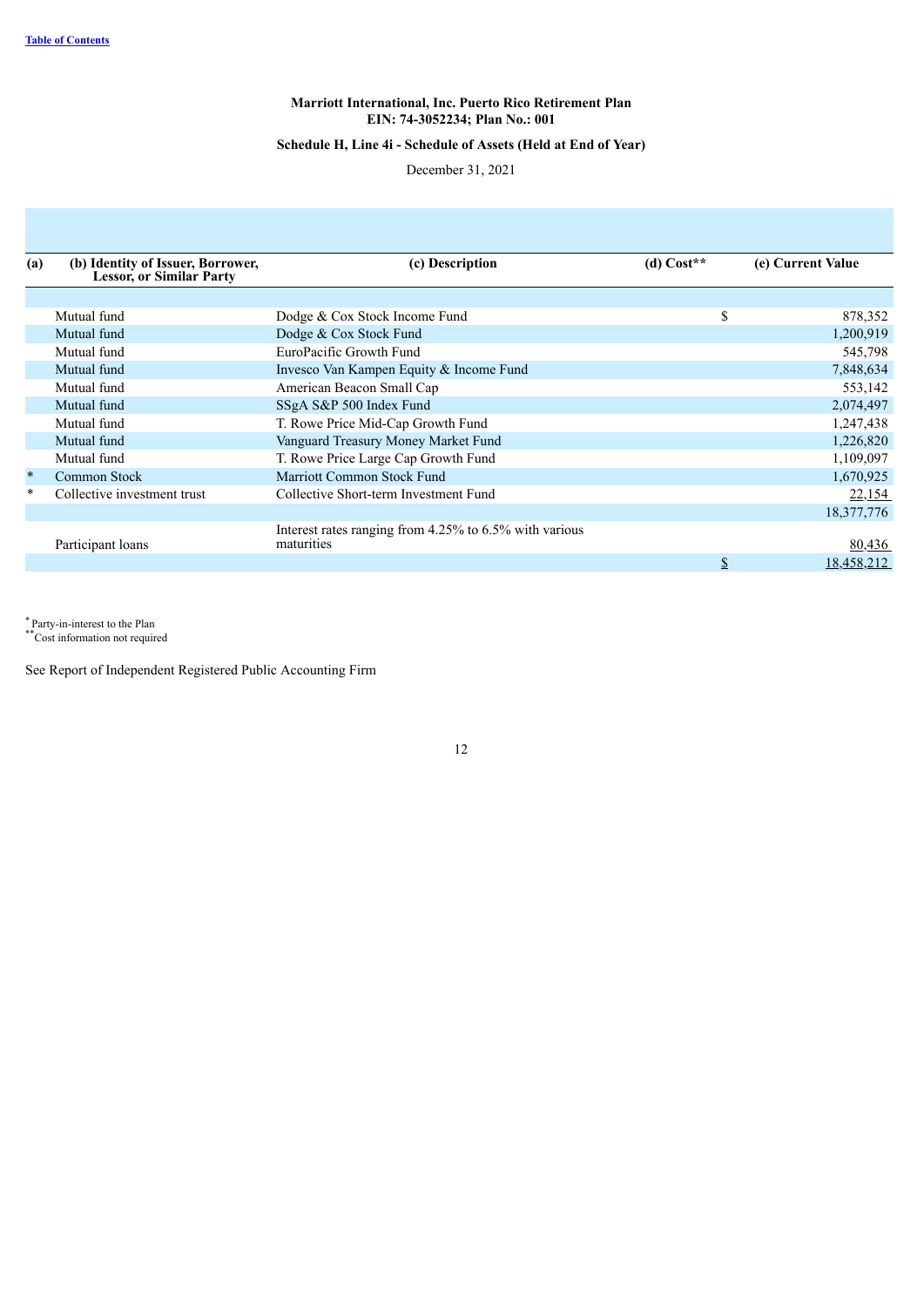## **SIGNATURES**

Pursuant to the requirements of the Securities Exchange Act of 1934, the Administrator of the Plan has duly caused this annual report to be signed on its behalf by the undersigned hereunto duly authorized.

## **MARRIOTT RETIREMENT SAVINGS PLAN**

Dated: June 21, 2022 /s/ Thaddeus Shepherd Plan Administrator